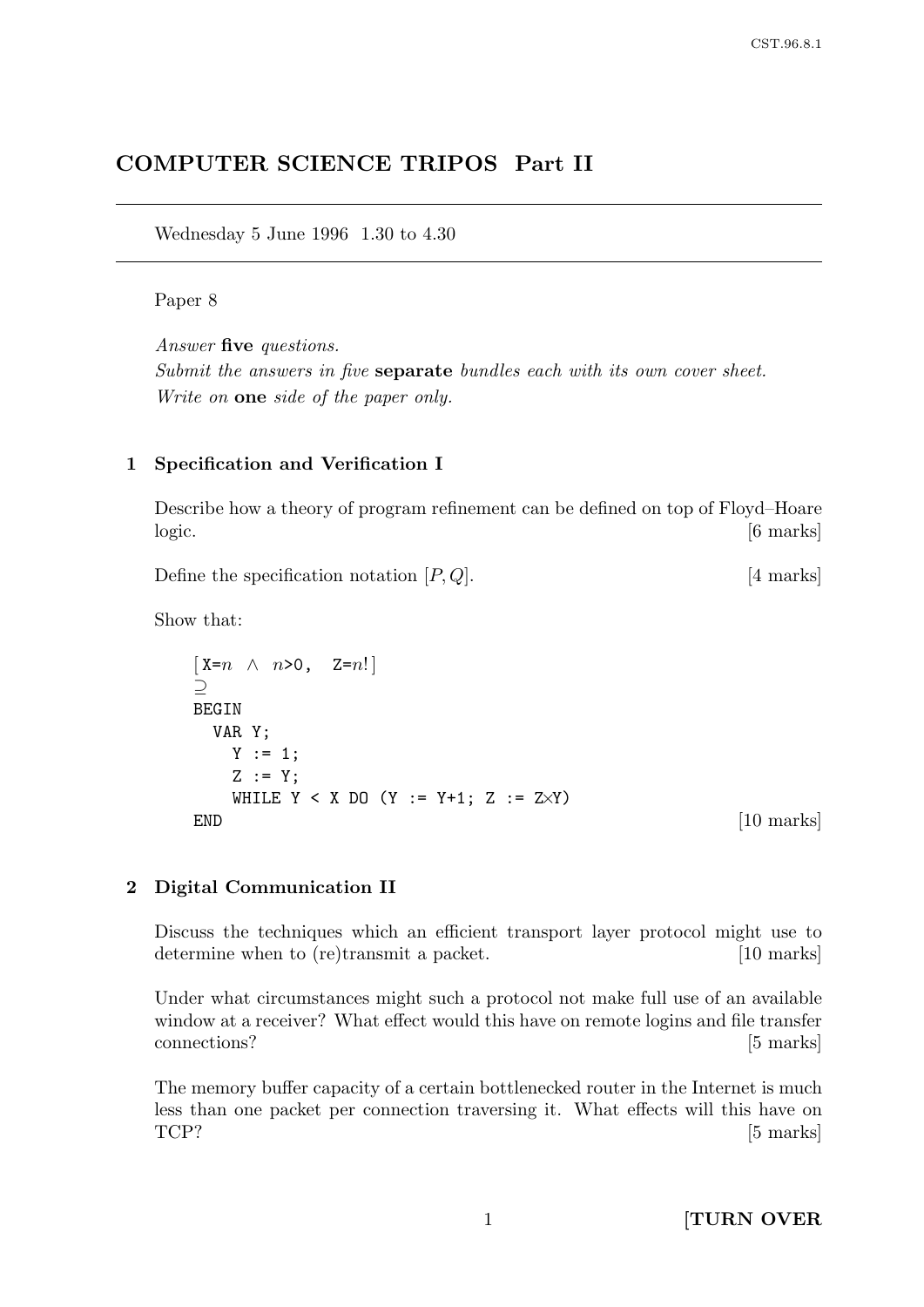# 3 Computer System Modelling

A telephone exchange multiplexes 64 Kb/s voice calls onto a 256 Kb/s trunk line (therefore the line will hold at most four calls). New calls have an exponentially distributed inter-arrival process, with a mean of 20 seconds, and the call holding time is exponentially distributed with a mean of 60 seconds.

- (a) Draw a diagram of a Markov Chain which models the system, labelling the state transitions with their rates where appropriate. What is the necessary condition for stability of this system? [5 marks]
- $(b)$  Derive an expression for the probability that an arriving call finds k calls in progress, for  $k \geq 0$ , and thence calculate the probability that a caller finds the exchange engaged, given the parameters above. [15 marks]

## 4 Comparative Architectures

Discuss implementing the ANSI C routine memcpy() in hardware and software. Why might a C compiler place a string literal on a word boundary when it only needs to be byte aligned? [10 marks]

The DEC ALPHA is a RISC-inspired instruction set designed to last around 25 years with multiple implementations as hardware. Discuss to what extent the epithet RISC can be applied and to what extent its main architectural features follow the familiar RISC mould. [10 marks]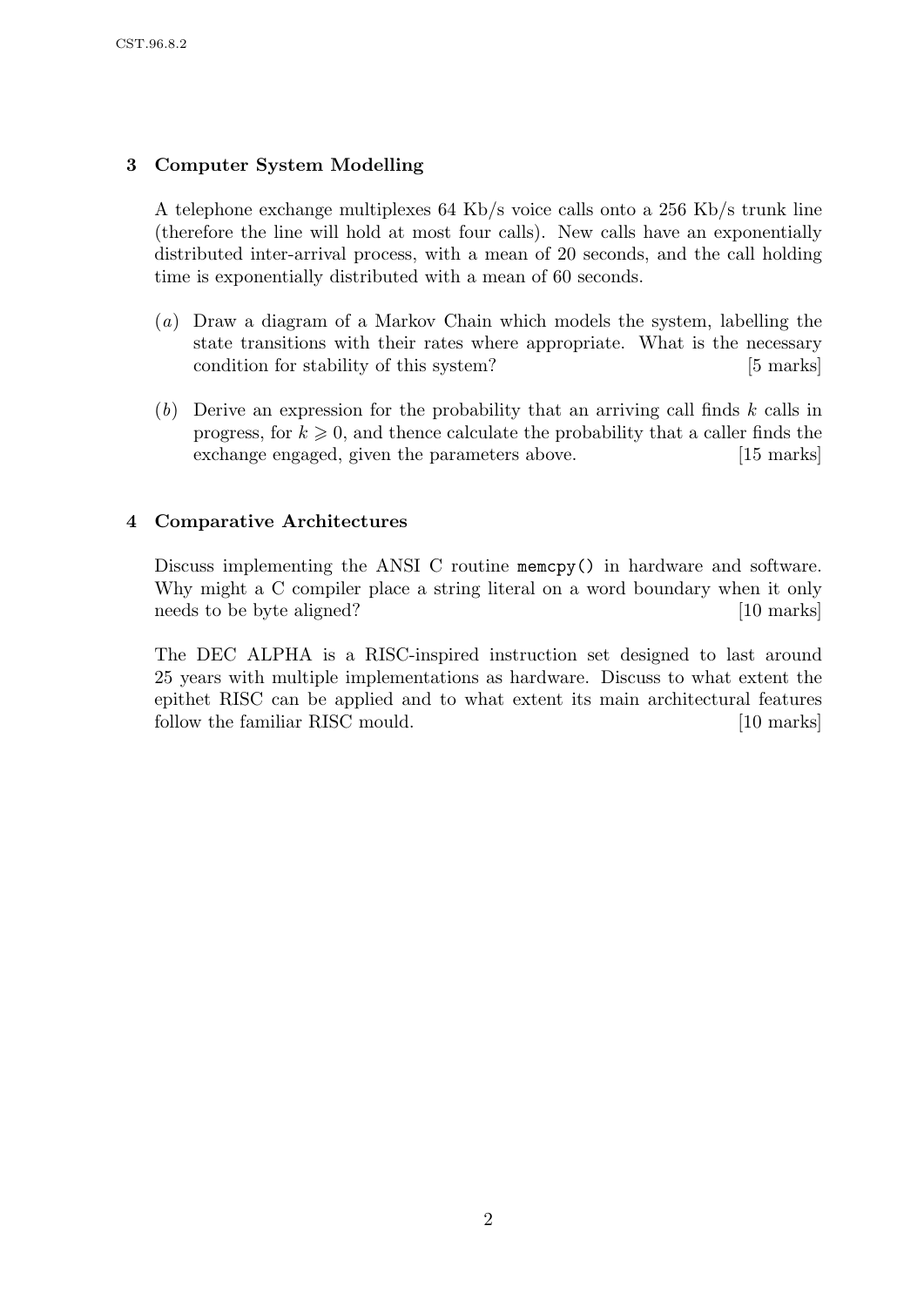### 5 Business Studies

In a project plan what is meant by a *critical path*, and why is the concept useful? [5 marks]

A certain software project has two phases. Each phase has three tasks (analysis, coding and testing) which must be performed sequentially. Analysis for phase 2 cannot be started until analysis for phase 1 is complete. The effort in person-weeks, as estimated by the programmers, in each task is given in the table below.

| Task     | Phase 1 | Phase 2 |
|----------|---------|---------|
| Analysis |         |         |
| Coding   |         |         |
| Testing  |         |         |

Two staff are assigned to the project. Tasks may be performed by either member of staff. Analysis and coding tasks can have only one person usefully working at a time whereas, for testing, the time to completion is inversely proportional to the effort expended.

Draw PERT and GANTT charts for the project, and indicate the critical path. [5 marks]

Staff are each paid  $\pounds 24,000$  per annum. The company allows for overheads of  $100\%$  of salary. Equipment worth  $\pounds 50,000$  will be needed, depreciated over 5 years. Payment is proposed as 25% on start, 25% on delivery of the first phase, and 50% on completion. Draw up a rough budget and cash flow for the project. How much working capital (excluding equipment purchase, but including depreciation) is required? [5 marks]

What price and delivery would you quote for this project? Explain the additional factors you have considered in formulating your quotation. [5 marks]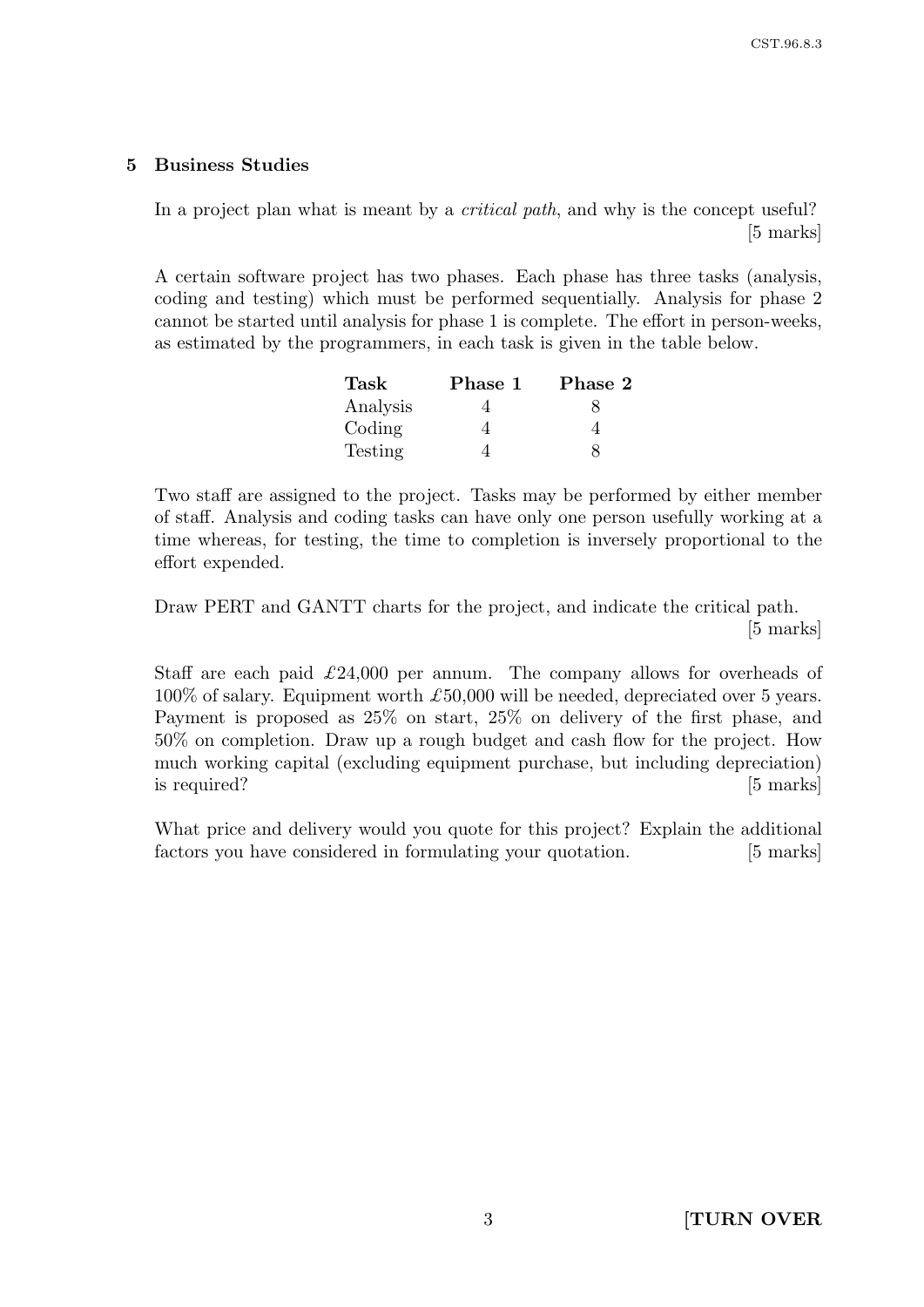## 6 Advanced Algorithms

- (a) Sketch a *Binomial Heap* data structure containing the four values  $\{2, 4, 6, 8\}$ .
- (b) Sketch a Binomial Heap storing the thirteen values  $\{1, 3, \ldots, 25\}$ .

Note that in parts  $(a)$  and  $(b)$  the values can be arranged in the heaps in several different ways, while still satisfying all the conditions required of a Binomial Heap. Your heaps will of course store the smallest values at the top, but you should explain how much flexibility there was beyond that and what policy you adopted in placing values. [10 marks]

(c) Form the union of the above two heaps, explaining the steps used and showing where the stored values end up. You do not need to display all the pointers in your data structures, and need not include any elaborate discussions of other operations on or applications of binomial trees or heaps. [10 marks]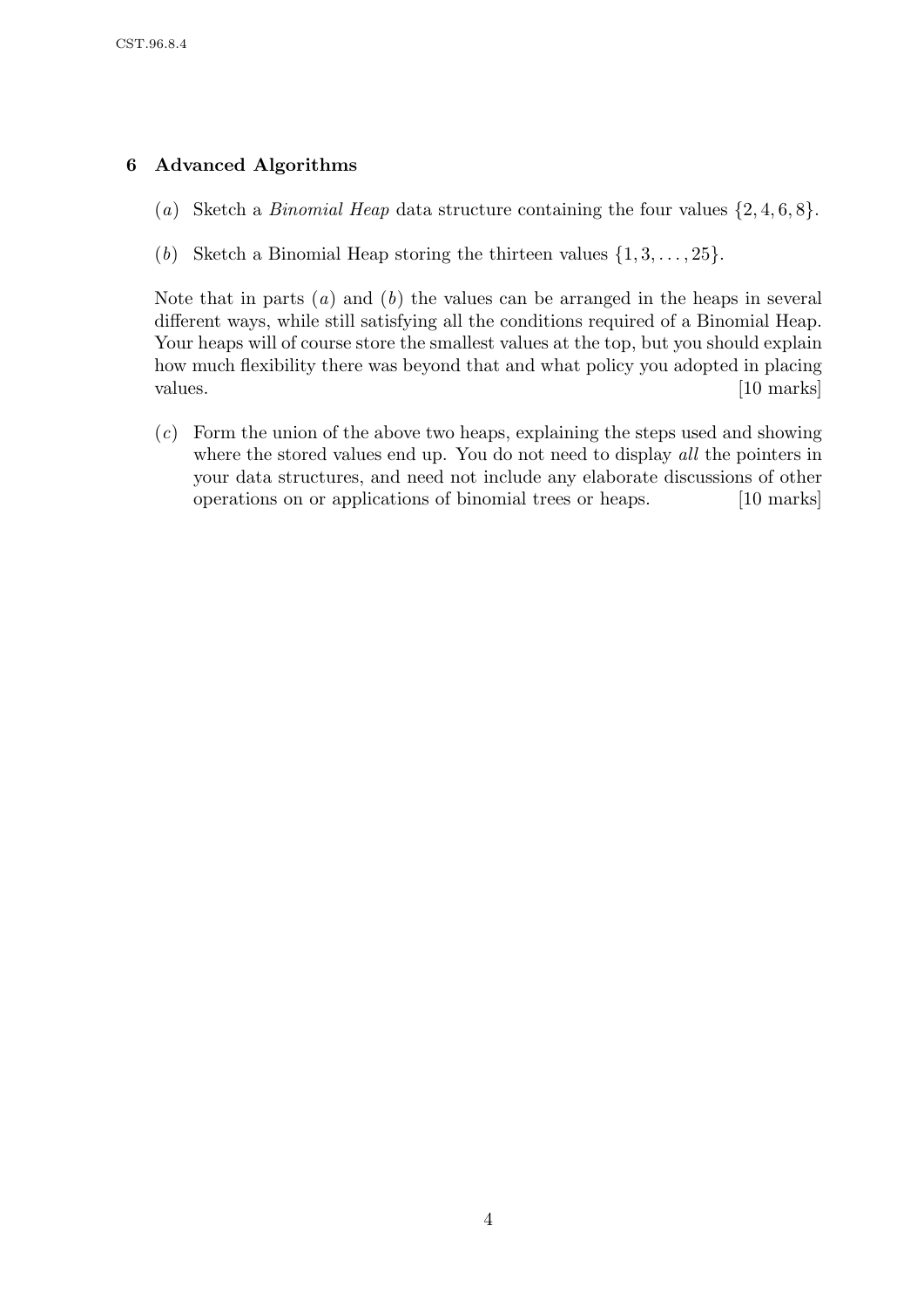## 7 Optimising Compilers

Explain what is meant by register allocation by colouring from the point of view of a compiler-writer (do not give theory, but explain principal concepts and sketch central algorithms). You may assume that the input is in three-address instruction form, but state any presumed properties on temporaries; moreover indicate carefully what form the output from the register allocation phase takes, particularly occurrences of user-variables. [8 marks]

For a machine with  $n$  registers give a program which results in not all the (non-address taken) user-variables being allocatable to registers. [2 marks]

Consider compiling the following source file of a program

```
extern void p(void), q(int,int);
extern int f(int);
void proc()
{ int a,b,c;
    a = f(1), b = f(2); p(); q(a,b);
    b = f(3), c = f(4); p(); q(b, c);
    c = f(5), a = f(6); p(); q(c,a);
}
```
on a machine which has eight registers preserved over function call and sufficient temporaries and argument registers corrupted over function call available for allocation. Clearly the code can be compiled using three registers, one for a, b and c. However, it is obvious to any assembly language programmer how two registers suffice. Suggest how your answer to the first part of this question could be adapted to compile the above code better.

[Hint: the usual phrase for this concept is variable splitting according to live ranges. You may wish to consider general flowgraphs after considering basic blocks.

[6 marks]

Why might the above idea be helpful in general? Would it affect the resulting code speed, resulting code size or the compilation time? Would it improve the final machine code for proc on a register-based architecture of your choice? [4 marks]

### 8 Artificial Intelligence

Discuss the automatic discovery of heuristics for problem solving. Take into account the questions of "credit assignment", and the use of "relaxed" versions of the problem. Illustrate your discussion with examples from at least two problems.

[20 marks]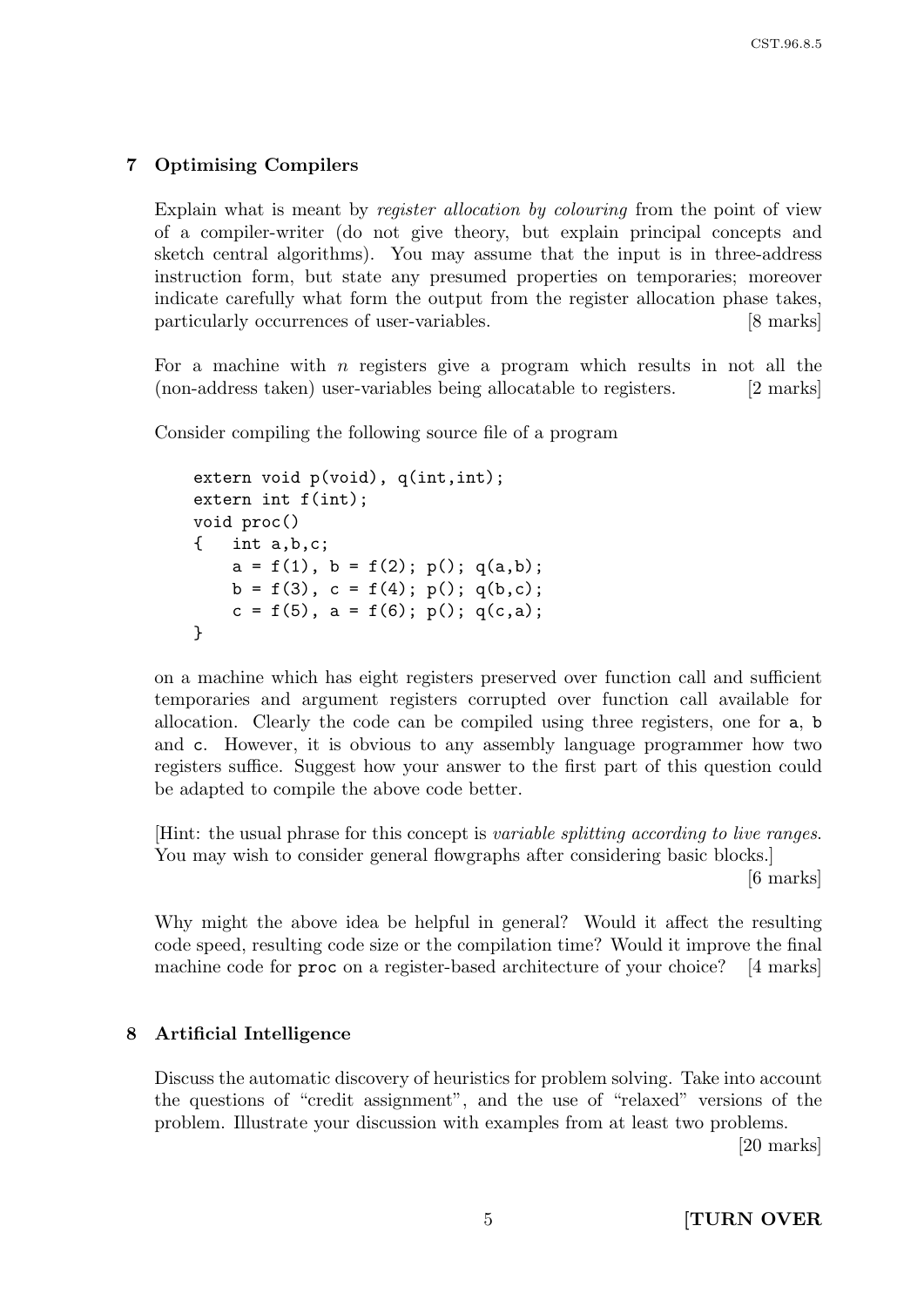## 9 Database Topics

Describe briefly the traditional relational model of data, explaining what is meant by *First Normal Form* (1NF). [4 marks]

Comment on the strengths and weaknesses of the model. [6 marks]

In what ways does the Object Data Model proposed in the standard ODMG-93 surmount the difficulties that you have identified? [10 marks]

## 10 Designing Interactive Applications

Some of today's photocopiers are connected by networks to repair centres so that technicians can monitor their performance and detect problems without visiting customer premises. Although this offers cost savings, it can have a negative impact on customer relations. Suggest an explanation for this, drawing on your knowledge of the service technician's job. [5 marks]

You have been asked to design a modification to a networked photocopier, to enable users to send messages to the repair centre when they encounter problems. Again drawing on your understanding of the nature of photocopier repair work, produce a rough design for the message-system user interface. Include a one-sentence problem statement, a mental-model description and an outline of the design of the user interface itself. [15 marks]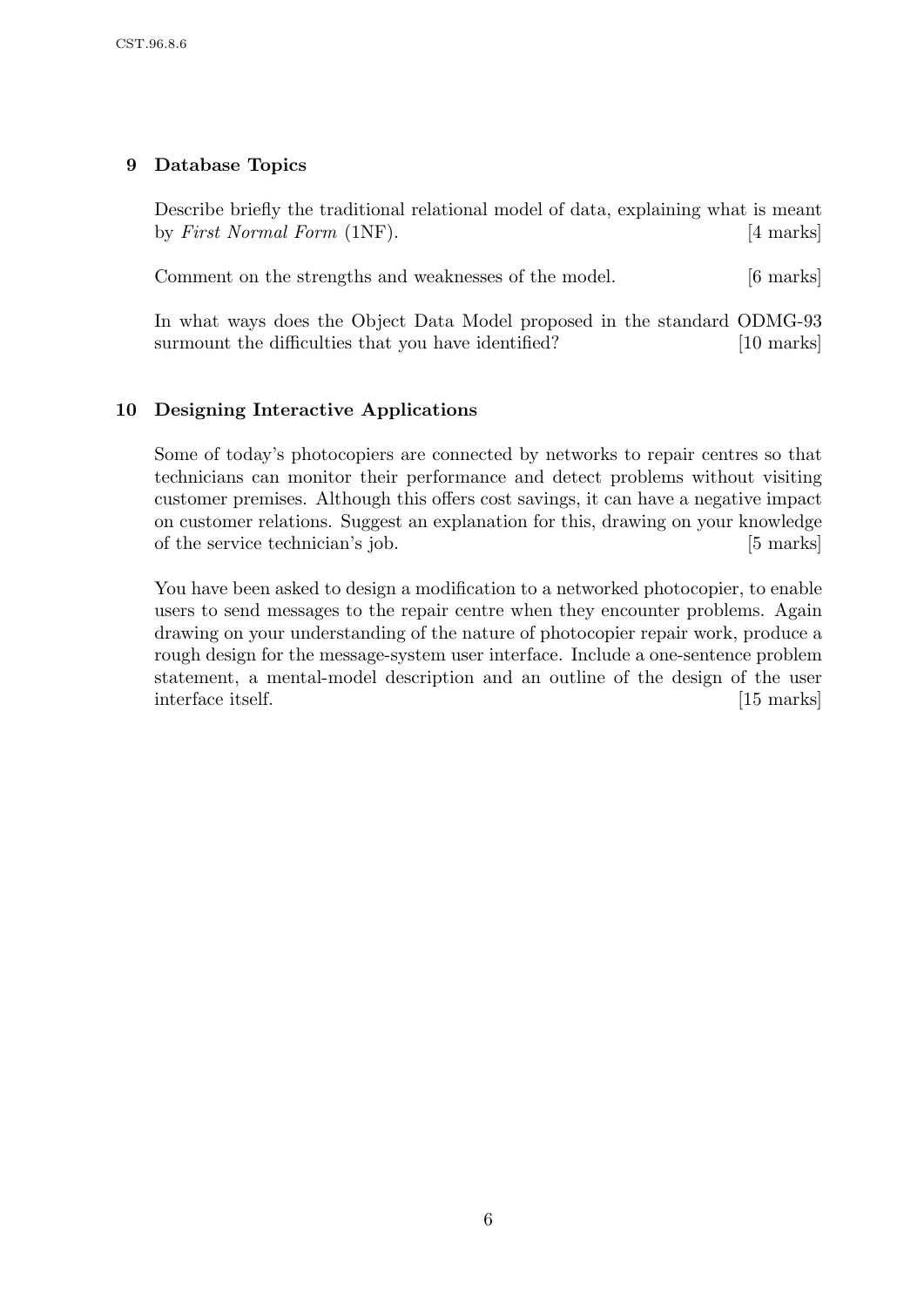### 11 Information Theory and Coding

Let X and Y represent random variables with associated probability distributions  $p(x)$  and  $p(y)$ , respectively. They are not independent. Their conditional probability distributions are  $p(x|y)$  and  $p(y|x)$ , and their joint probability distribution is  $p(x, y)$ .

- (a) What is the *marginal entropy*  $H(X)$  of variable X, and what is the *mutual information* of X with itself?  $|4 \text{ marks}|$
- (b) In terms of the probability distributions, what are the conditional entropies  $H(X|Y)$  and  $H(Y|X)$ ? [4 marks]
- (c) What is the *joint entropy*  $H(X, Y)$ , and what would it be if the random variables  $X$  and  $Y$  were independent? [4 marks]
- (d) Give an alternative expression for  $H(Y) H(Y|X)$  in terms of the joint entropy and both marginal entropies. [4 marks]
- (e) What is the mutual information  $I(X;Y)$ ? [4 marks]

### 12 Computer Vision

Discuss the problem of face recognition and face detection based on wavelet encodings of facial structure and facial features. How can one distinguish between those facial undulations that are generic (universal, or normally present in all faces), and those which are particular to a given face and which therefore distinguish it from others? How can statistical decision theory formalize these two pattern recognition problems – face detection and face recognition? What are the main advantages and disadvantages of using wavelets for the encoding of faces? [20 marks]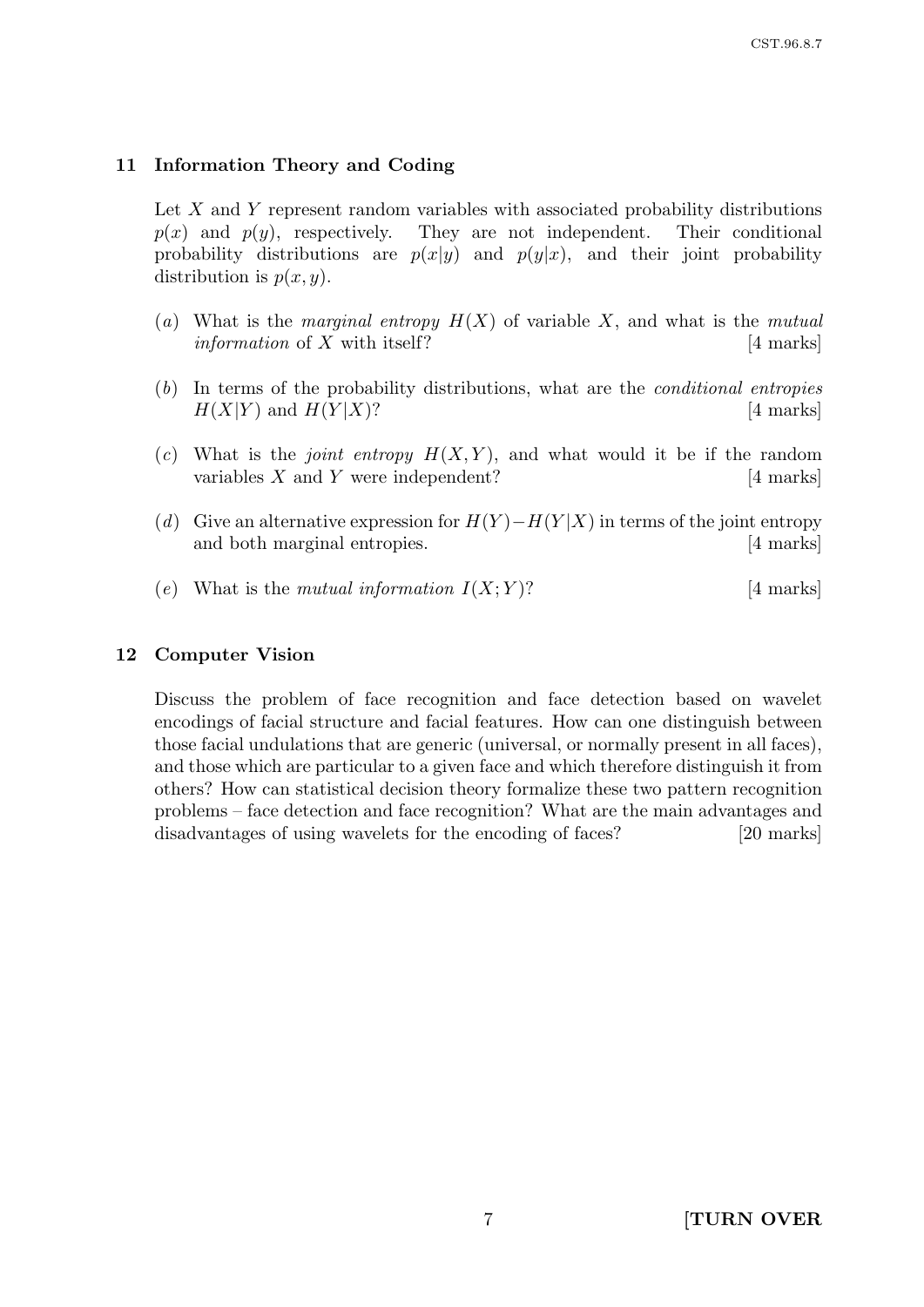# 13 Specification and Verification II

Discuss the difficulties in finding a model of transistors that is suitable for formal verification. [10 marks]

Consider the circuit:



What can be deduced about the values at x and y

| $(a)$ using the simple switch model?        | $[5 \text{ marks}]$ |
|---------------------------------------------|---------------------|
| $(b)$ using the difference switching model? | $[5 \text{ marks}]$ |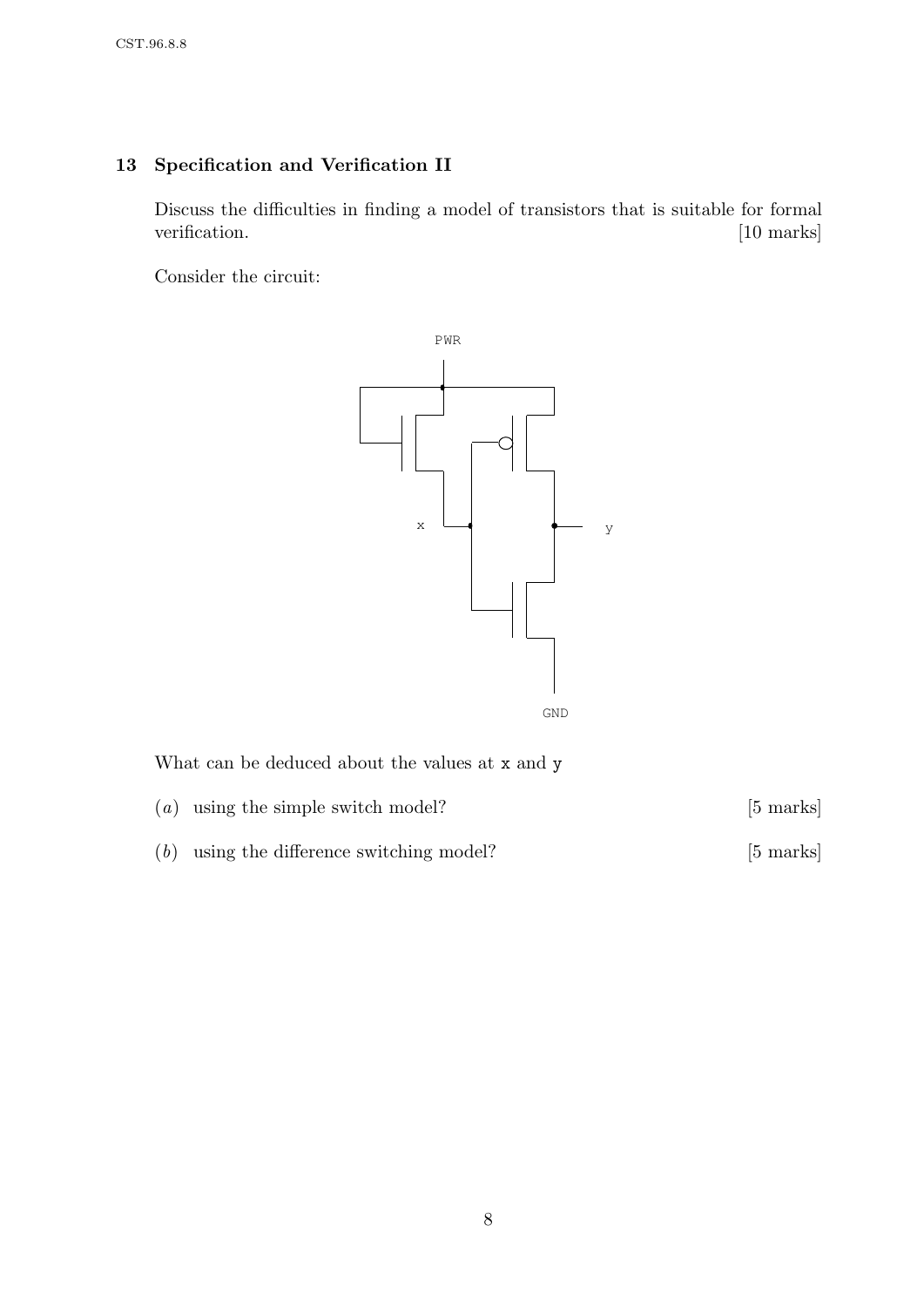#### 14 Numerical Analysis II

In Peano's theorem, if a quadrature rule integrates polynomials of degree  $N$  exactly over an interval [a, b], then the error in integrating  $f \in C^{N+1}[a, b]$  is conventionally expressed as

$$
E(f) = \int_a^b f^{(N+1)}(t)K(t) dt
$$

where

$$
K(t) = \frac{1}{N!} E_x[(x - t)^{N}_+].
$$

Explain the notation  $(x - t)_+^N$  and  $E_x$ . [3 marks]

It follows directly from Taylor's theorem that

$$
E(f) = \frac{1}{N!} E_x \left\{ \int_a^x f^{(N+1)}(t) (x - t)^N dt \right\}.
$$

Explain clearly, in simple stages, how to complete the proof of Peano's theorem. [8 marks]

For the mid-point rule, what is  $N$ ? [1 mark]

If  $K(t)$  does not change sign in [a, b] then

$$
E(f) = \frac{f^{(N+1)}(\xi)}{(N+1)!} E(x^{N+1})
$$

for some  $\xi \in (a, b)$ . Use this result to simplify

$$
E(f) = \int_{-1}^{1} f(x) dx - 2f(0)
$$
 [8 marks]

9 **[TURN OVER**